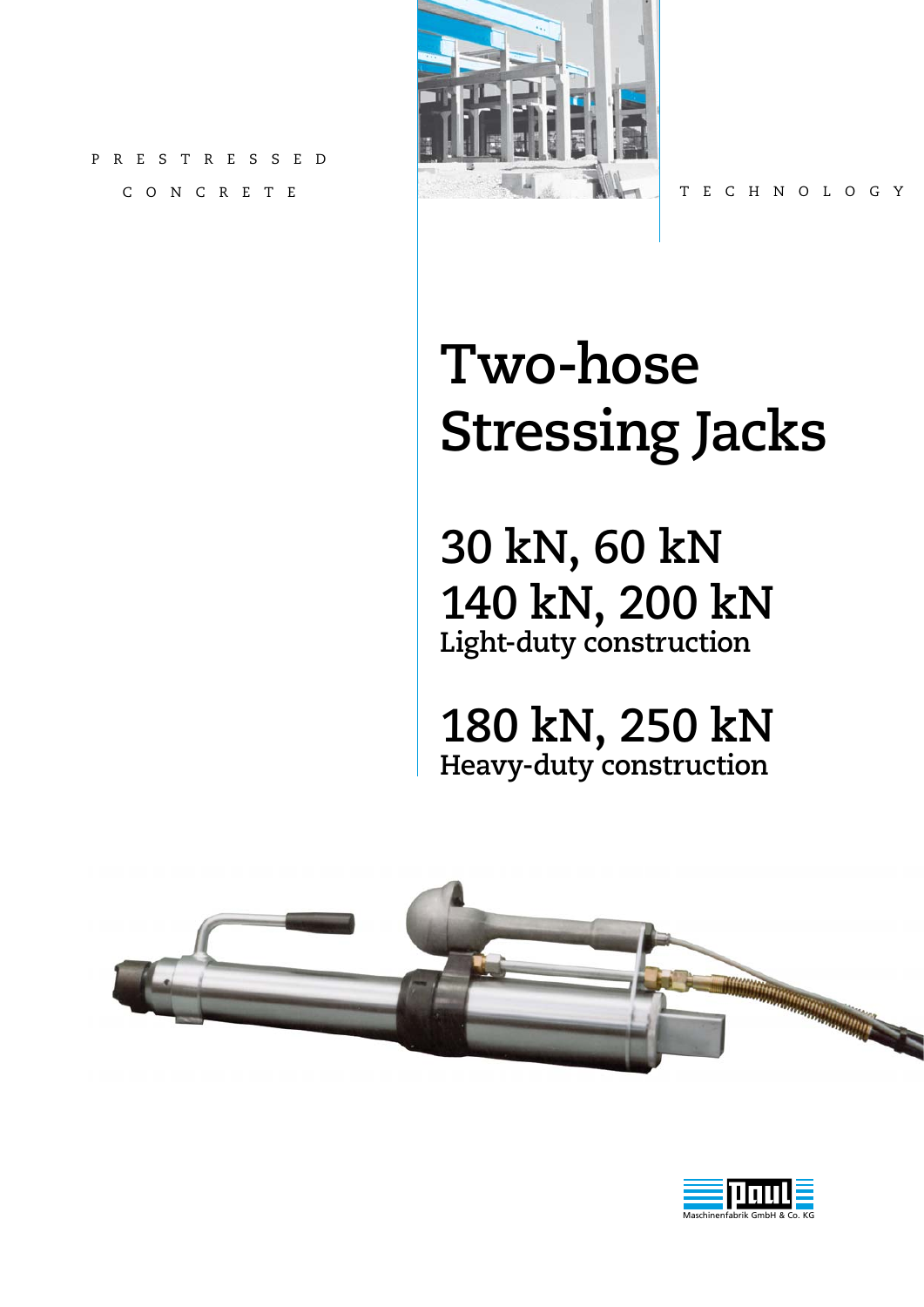### **Fields of application 30 kN, 60 kN, 140 kN, 200 kN**

These widely-proven stressing jacks are mainly used in the production of factory-made prestressed concrete elements. They are robust, elegant, light and equipped with a hydraulic wedge-seating device for anchoring the prestressing steel without pull-in loss.

The prestressing steel is gripped by means of an internal spring-operated stressing grip. Several designs are available for various applications.

In addition, these stressing jacks can also be used for post-tensioning on construction sites. They are chiefly connected to electrically operated large pump units as per brochure B 141.20/2 (77–043.00). They are also used with NG 50 units (B 131.19/1), as well as with mini pump units (B 131.11/1). They can also be connected to pump units for four-hose stressing jacks by means of special coupling pieces.



- Mechanical spring-operated **gripping** of the prestressing steel
- Hydraulic **stressing** operation
- Hydraulic **lock-off** of wedges within their tapered holes
- Hydraulic **retraction** of the stressing piston

### **Internal stressing grip 30 kN + 60 kN**





#### **Round jaw stressing grip type 34P**

Standard design for solid round wire and 2 to 7-wire strands

Clamping range: 1.5-2 mm

Lubricating interval: approx. 200 stressing operations

### **Flat jaw stressing grip**

#### **Flat clamping jaws with flat teeth**

- For solid round wire up to approx. 8 mm, large clamping range: 4 mm
- For stronger 2-wire and 3-wire strands, single wire diameter min. 2.8 mm, max. 60 % of strand breaking load

#### **Flat clamping jaws with round teeth**

- For 2-wire and 3-wire strands up to approx. 3 x 3 mm, for stressing to over 60 % of strand breaking load
- Clamping range: 0.5 1 mm

Lubricating interval: approx. 800 stressing operations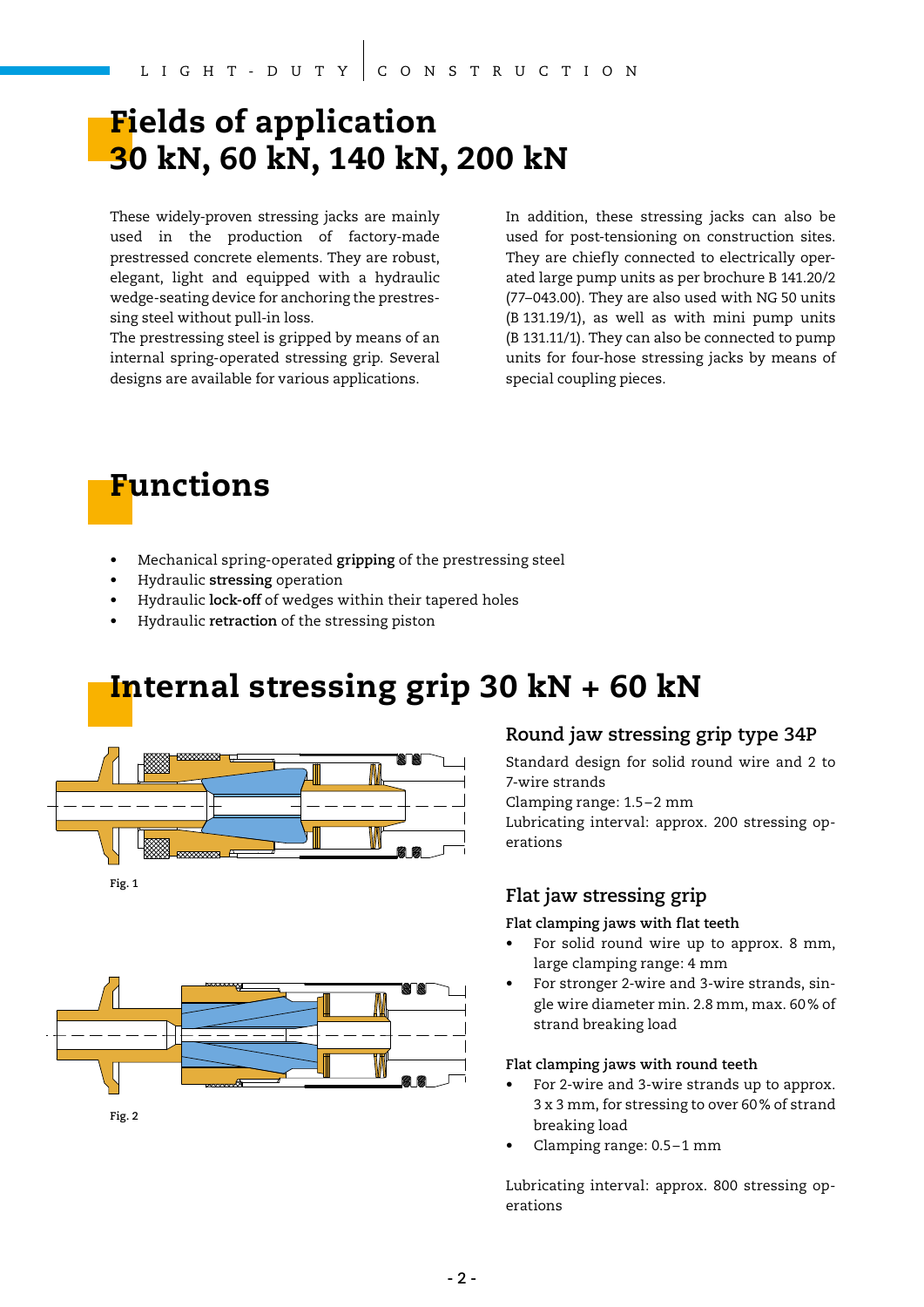

### **Internal stressing grip 140 kN + 200 kN**

#### **Stressing grip type 38P**

Standard design for solid round wire and strand up to approx. 1 300 N/mm<sup>2</sup> Clamping range: 1.5 – 2 mm Suitable clamping jaws:

- Type 38P (for  $\emptyset$ 6-16.5 mm round wire, i.e.  $1/4" - 0.6"$  strand) and
- Type 38PK (special design for post-tensioning, e. g. for 0.5" or 0.6" strand)

Lubricating interval: approx. 200 stressing operations



 <sup>25</sup> off on type 38PK clamping jaws

### **Stressing grip type 38PL**

Extended clamping jaws, mostly for up to 1/2" strand, for stressing to over 1 300 N/mm<sup>2</sup> Clamping range: 1.5 mm Lubricating interval: approx. 200 stressing operations



### **Stressing grip type 39PM**

Max. prestressing force 120 kN

For solid round wire and strand of  $\emptyset$  6-16.5 mm, large clamping range: 4 mm

Lubricating interval: approx. 800-1000 stressing operations



### **Stressing head**

30 kN and 60 kN stressing jacks are available with 70 mm and 180 mm long stressing heads with 33 mm outside diameter.

140 kN and 200 kN stressing jacks are available with 40 mm and 120 mm long stressing heads with 50 mm outside diameter.

All stressing heads are provided with the same M 54x2 outside thread and are therefore interchangeable.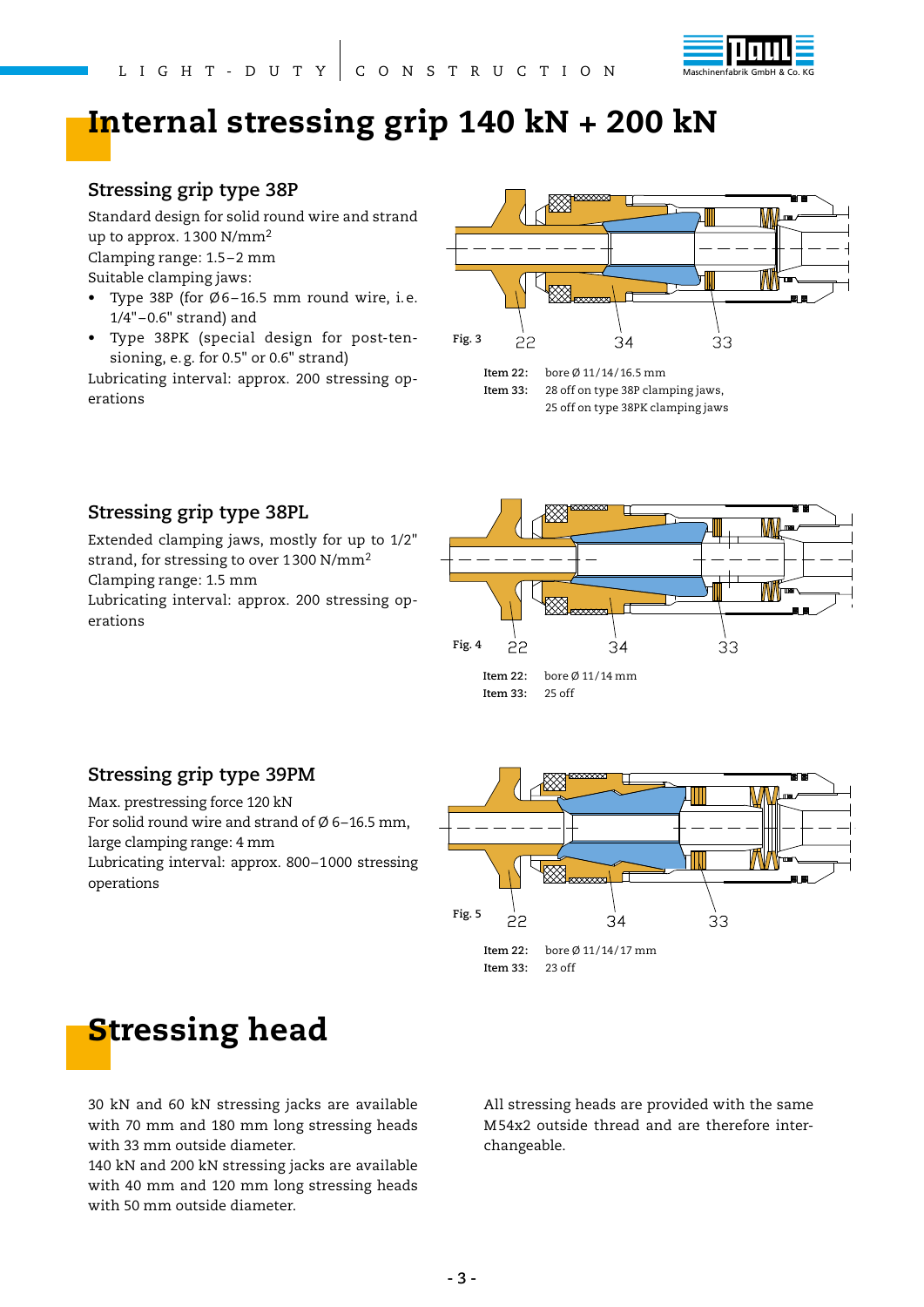# **Fields of application 180 kN, 250 kN**



The 180 kN and 250 kN two-hose stressing jacks are likewise mainly used for pretensioning in precast concrete factories. Of course, they can also be used for post-tensioning on construction sites.

These stressing jacks round up the two-hose stressing jack product range; so the 250 kN stressing jack can be used for both 0.6" strands and 0.7" strand. Both the 180 kN and the 250 kN stressing jacks can be 10 % overloaded, so that



they can be used for stressing forces up to 200 kN and 280 kN respectively.

Instead of a built-in lock-off piston, as is used in the lighter two-hose stressing jacks, in this case a separate lock-off piston is mounted on the stressing cylinder, connected to the stressing cylinder by a hydraulic line.

The hydraulic function of these stressing jacks is the same as that of the lighter design, so that the same hydraulic pump units are used.

> Several jack head designs and internal stressing grips can be selected for various applications.

**Fig. 7** 200 kN two-hose stressing jack, 500 mm stroke at Bayshore Corp., Cape Charles, VA / USA

# **Push-button control**

The push-button control comprises the jack handle, electrical control and hydraulic hoses in different lengths for a nominal pressure of 450 (optional 700) bar.

There are also hydraulic hoses without handle and electrical control available. In this case the stressing jack is operated via a remote control or a hand-operated pump unit.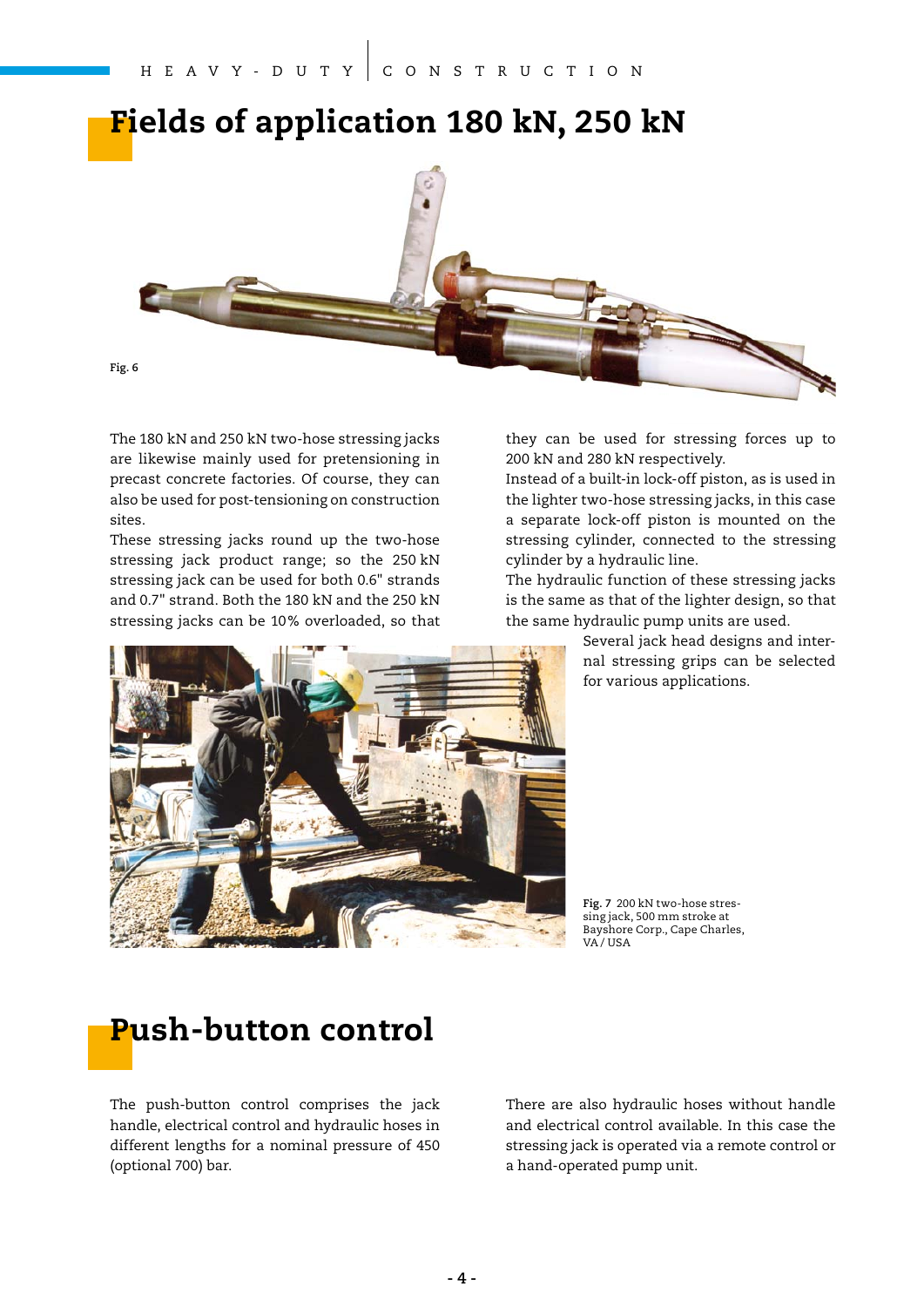

### **Internal stressing grip 180 kN**

As for the 140 kN and 200 kN two-hose stressing jacks, type 38P, 38PL and 39PM stressing grips are used (see page 3).

As opposed to the light-duty design, a stressing force greater than 120 kN, specifically 180 kN, can be transmitted with stressing grip model 39PM.

### **Internal stressing grip 250 kN**

#### **Stressing grip type 45P/80**

Robust standard construction for all normal solid round wires and strands for stresses over 1 300 N/mm2. Clamping range: 1.5 – 2.0 mm Lubricating interval: 200 – 250 stressing operations

#### **Stressing grip type 45P/70**

For large diameter round wires and strands, e.g. 0.7" strand, for stresses over 1300 N/mm<sup>2</sup>. Clamping range: 1.5 – 2.0 mm Lubricating interval: 200 – 250 stressing operations

#### **Stressing grip type 39PM**

Maximum stressing force 220 kN For round wires and strands Large clamping range: 4 mm Lubricating interval: approx. 800 – 1 000 stressing operations

### **Stressing head**

The stressing jacks are equipped with a stressing head with 50 mm outside diameter suiting the stressing grip used.

For the 180 kN and 250 kN stressing jacks there are hydraulically operated short heads approx. 120 – 130 mm in length and hydraulically operated long heads approx. 210 – 220 mm in length

#### available for selection.

There are mechanical short stressing heads with a length of approx. 65 mm for the 250 kN stressing jack and mechanically operated long heads approx. 140 mm in length for the 180 kN and 250 kN stressing jacks.

### **Head adapter**

The head adapter is placed on the stressing head to suit the stressing jack to the anchor grip used.

The outside diameter of the anchor grip centres

the stressing jack via the head adapter. Head adapters with inside diameters of 33 mm and 50 mm are contained in the brochure PAUL-Info 10–790 Bl. 5.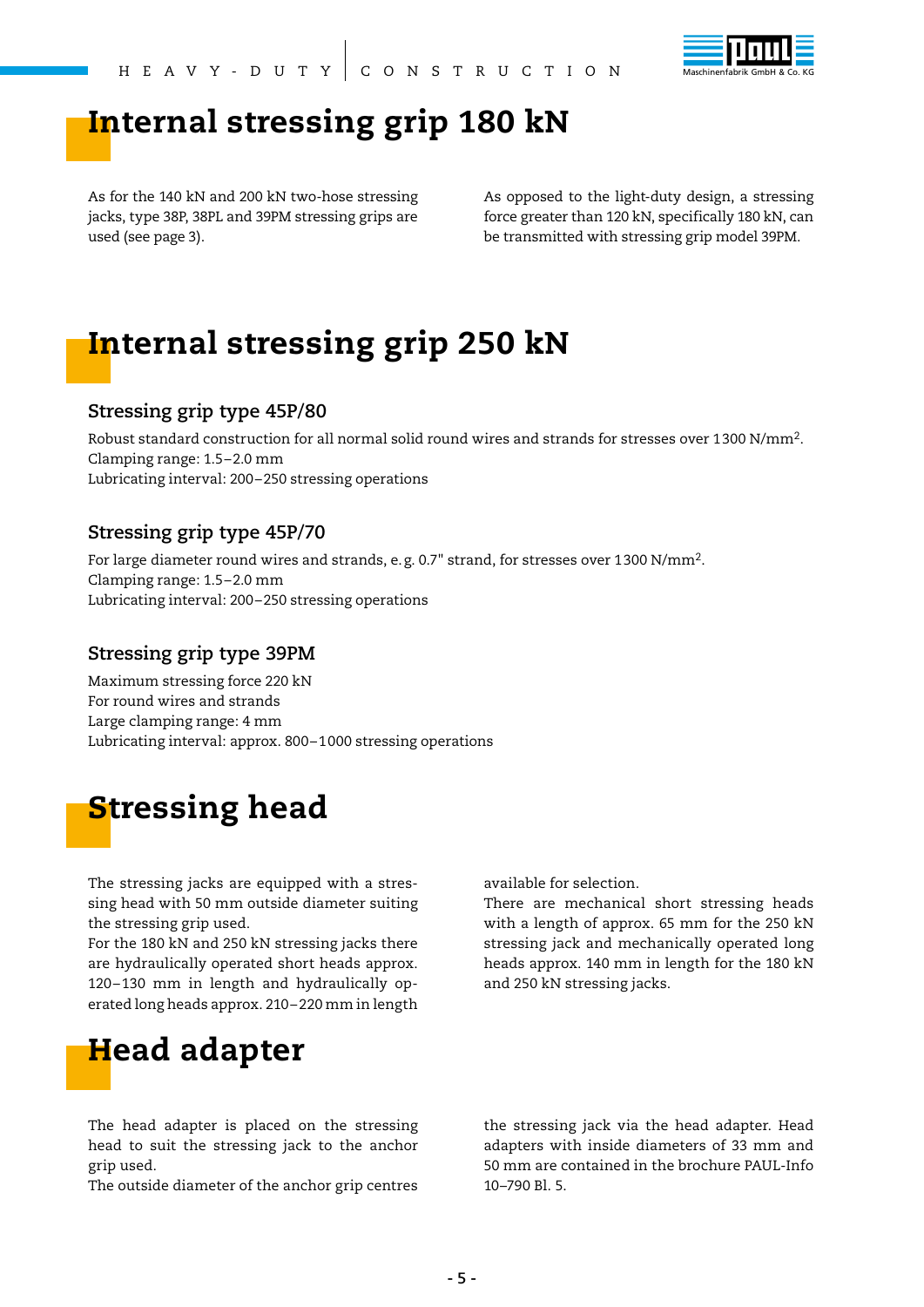# **Technical Data**

#### Stressing head length J (in mm)

| <b>Stressing head</b> | 30/60/140/200 kN        | 180 kN | 250 kN |  |
|-----------------------|-------------------------|--------|--------|--|
| hydr. short           | 45 (nominal size: 40)   | 128    | 121    |  |
| hydr. short           | 69 (nominal size: 70)   |        |        |  |
| hydr. long            | 123 (nominal size: 120) | 219    | 211    |  |
| hydr. long            | 181 (nominal size: 180) |        |        |  |
| mech. short           |                         |        | 65     |  |
| mech. long            |                         | 144    | 137    |  |



| $L_{min.}$ (in mm) |           |  |  |  |  |  |  |  |  |
|--------------------|-----------|--|--|--|--|--|--|--|--|
| 30/60/180 kN       | $115 + J$ |  |  |  |  |  |  |  |  |
| 140/200/250 kN     | $135 + J$ |  |  |  |  |  |  |  |  |

**Fig. 8**

| Stressing   | Piston     | <b>Stressing force</b> | <b>Wedge-seating</b> | Retracting | Theoretical piston speed in cm/s |            |            |            |  |  |
|-------------|------------|------------------------|----------------------|------------|----------------------------------|------------|------------|------------|--|--|
| jack        | area       | without friction       | force                | force      |                                  |            |            |            |  |  |
| <b>Type</b> | $\rm cm^2$ | kN                     | kN                   | kN         | 8.4 l/min.                       |            | 5.8 l/min. |            |  |  |
|             |            | at 450 bar             | at 150 bar           | at 150 bar | Stressing                        | Retraction | Stressing  | Retraction |  |  |
| 30 kN       | 8.29       | 37.30                  | 15.82                | 12.43      | 16.8                             | 16.8       | 11.66      | 11.66      |  |  |
| 60 kN       | 15.08      | 67.86                  | 15.82                | 12.43      | 9.2                              | 16.8       | 6.41       | 11.66      |  |  |
| 140 kN      | 32.83      | 147.73                 | 42.70                | 25.39      | 4.2<br>8.2                       |            | 2.94       | 5.70       |  |  |
| 200 kN      | 45.40      | 204.30                 | 42.70                | 25.39      | 3.0                              | 8.2        | 2.12       | 5.70       |  |  |
|             |            | at 450 bar*            | at 200 bar           | at 200 bar |                                  |            |            |            |  |  |
| 180 kN      | 40.00      | 180                    | 29.46                | 51.26      | 3.4                              | 5.4        | 2.41       | 3.77       |  |  |
| 250 kN      | 57.00      | 256.50                 | 38.72                | 75.34      | 2.4                              | 3.6        | 1.69       | 2.56       |  |  |

\* Permissible max. stressing pressure on 180 kN and 250 kN: 500 bar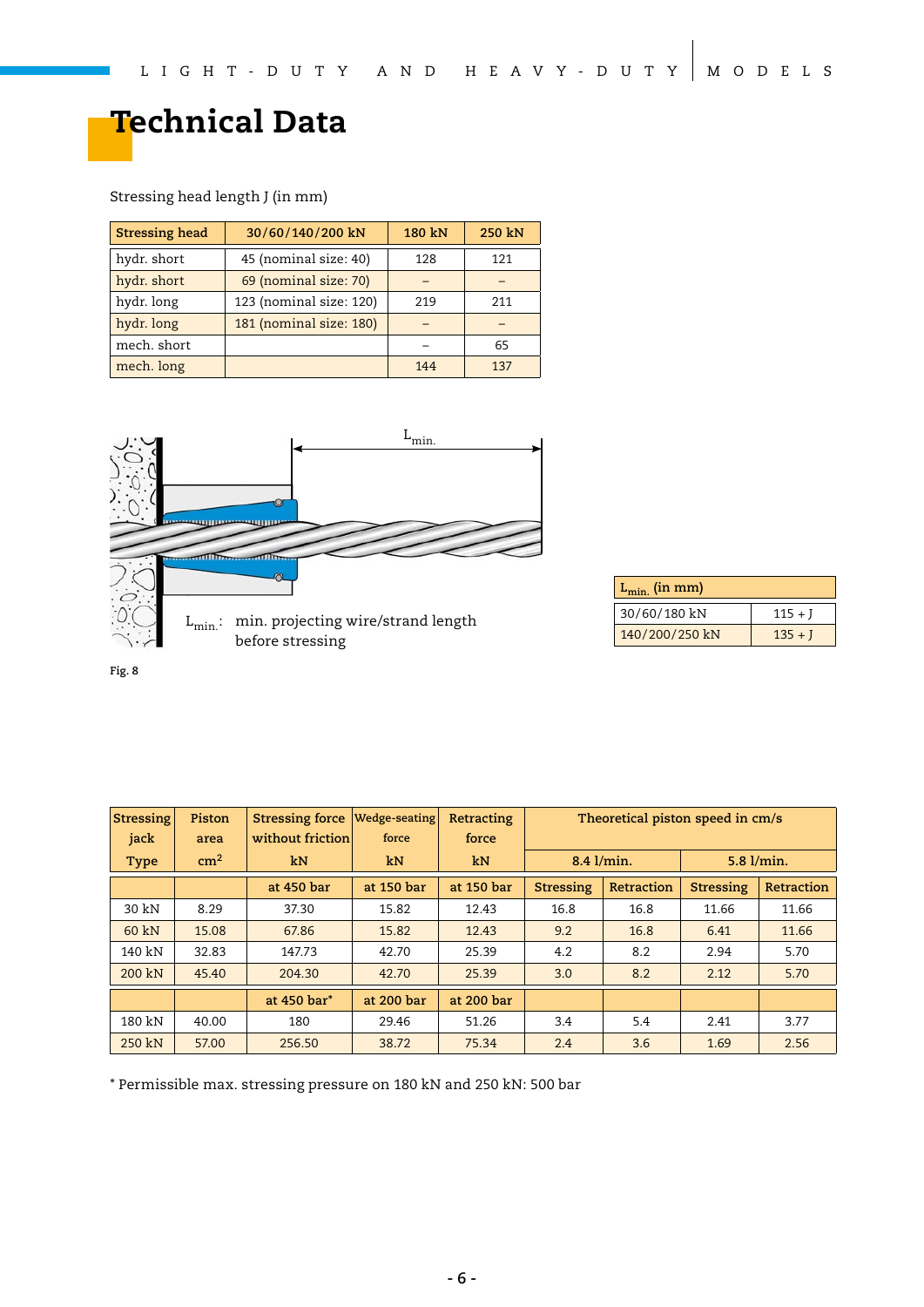

### **30 / 60 / 140 / 200 kN**



**180 / 250 kN**



**Fig. 10**

| <b>Stressing Stroke</b> |     | External dimensions in mm |     |              |    |                          |     |     |     | Internal dimensions in mm |              |                  |             | Weight |
|-------------------------|-----|---------------------------|-----|--------------|----|--------------------------|-----|-----|-----|---------------------------|--------------|------------------|-------------|--------|
| jack                    |     |                           |     |              |    |                          |     |     |     | Cyl.                      | Piston rod Ø |                  |             | 1)     |
| <b>Type</b>             | mm  | $\mathbf{A}$              | B   | $\mathsf{C}$ | D  | E                        | F   | G   | H   | Ø                         | Front Ø      | Rear $\emptyset$ | Center hole | kg     |
| 30 kN                   | 200 | 332                       | 310 | 655          | 66 | $\overline{\phantom{0}}$ | 76  | 60  | 71  | 50                        | 38           | -                | 14          | 17     |
| 30 kN                   | 600 | 702                       | 680 | 1425         | 66 | $\qquad \qquad -$        | 76  | 60  | 71  | 50                        | 38           | -                | 14          | 27     |
| 60 kN                   | 200 | 332                       | 310 | 655          | 66 | -                        | 76  | 68  | 71  | 58                        | 38           | -                | 14          | 18     |
| 60 kN                   | 400 | 532                       | 510 | 1055         | 66 | -                        | 76  | 68  | 71  | 58                        | 38           | -                | 14          | 23     |
| 60 kN                   | 600 | 702                       | 680 | 1425         | 66 | $\qquad \qquad -$        | 76  | 68  | 71  | 58                        | 38           | -                | 14          | 28     |
| 140 kN                  | 200 | 347                       | 335 | 697          | 76 | -                        | 106 | 87  | 79  | 75                        | 38           | -                | 18          | 24     |
| 200 kN                  | 200 | 347                       | 335 | 677          | 76 | -                        | 106 | 98  | 79  | 85                        | 38           | -                | 18          | 26     |
| 200 kN                  | 500 | 617                       | 605 | 1247         | 76 | -                        | 106 | 98  | 79  | 85                        | 38           | -                | 18          | 36     |
| 200 kN                  | 800 | 917                       | 905 | 1847         | 76 | $\qquad \qquad -$        | 106 | 98  | 79  | 85                        | 38           | -                | 18          | 47     |
| 180 kN                  | 250 | 409                       | 387 | 1085         | 80 | 90                       | 114 | 92  | 161 | 80                        | 36           | 56               | 16.5        | 36     |
| 180 kN                  | 500 | 659                       | 637 | 1835         | 80 | 90                       | 114 | 92  | 161 | 80                        | 36           | 56               | 16.5        | 43     |
| 250 kN                  | 250 | 440                       | 426 | 1130         | 82 | 100                      | 124 | 110 | 166 | 95                        | 42           | 65               | 19          | 44     |
| 250 kN                  | 350 | 540                       | 526 | 1430         | 82 | 100                      | 124 | 110 | 166 | 95                        | 42           | 65               | 19          | 49     |
| 250 kN                  | 500 | 690                       | 676 | 1880         | 82 | 100                      | 124 | 110 | 166 | 95                        | 42           | 65               | 19          | 56     |

<sup>1)</sup> Weight complete with stressing head, internal stressing grip, push-button control and hydraulic oil